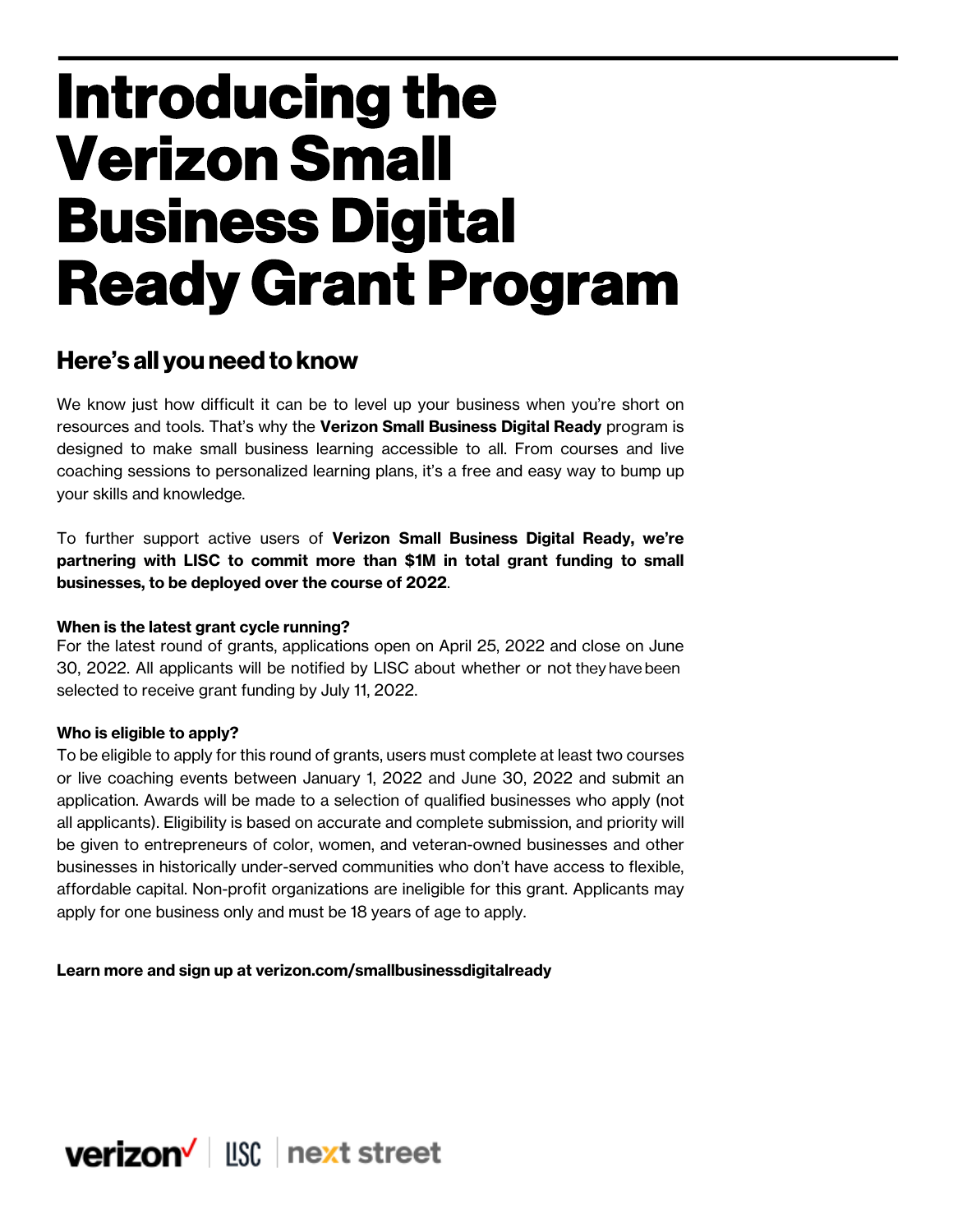# **Other frequently asked questions**

#### **Can I change my application after it's been submitted?**

It is recommended that before completing and submitting the online form, respondents review answers carefully, as your work may not be saved if you leave the web page before submitting the application. You may also lose your work if your internet is disconnected, or as a result of other potential web browser issues. LISC cannot accept changes to the application once it has been submitted, so please review it carefully. We recommend using the Google Chrome browser for the application process.

#### **Will I receive confirmation after I submit my application?**

Every applicant receives a confirmation screen after hitting "done" as well as a followup email confirmation, as long as they have filled out all fields correctly.

#### **If I applied in a previous round, do I have to re-apply or will my application roll over?**

Applications do not roll over to later rounds. You must submit a new application for each round of grants in order to be considered for funding. Each round has unique aspects and application eligibility requirements.

## **If I applied in a previous round, am I eligible to apply again and be considered in this round?**

Yes, you can submit a new application for this round, and it will be considered.

### **When filling out the application, I'm seeing the error message "3.1. You're creating a duplicate record. It is recommended you use an existing record instead." What should I do?**

Applicants may apply for only one business and submit only one application per round. If you've applied in previous rounds, please submit a new application with the exact same First Name, Last Name and Email Address as you did previously.

#### **How will I be contacted or know if I will receive a grant?**

LISC will primarily utilize email to communicate with all applicants. You can expect to hear whether or not you have been selected for funding by July 11, 2022.

Be sure to check email regularly, including spam folders. Email updates to all applicants will come from the LISC Small Business Relief Grant. Finalists will receive next steps from notifications@lisc.org.

Finalists will be notified by email and must respond promptly. The return of any grantee notification message or document as undeliverable may result in disqualification of the applicable grantee, the forfeiture of his or her interest in the grant and the selection of a substitute from among all remaining eligible finalists.